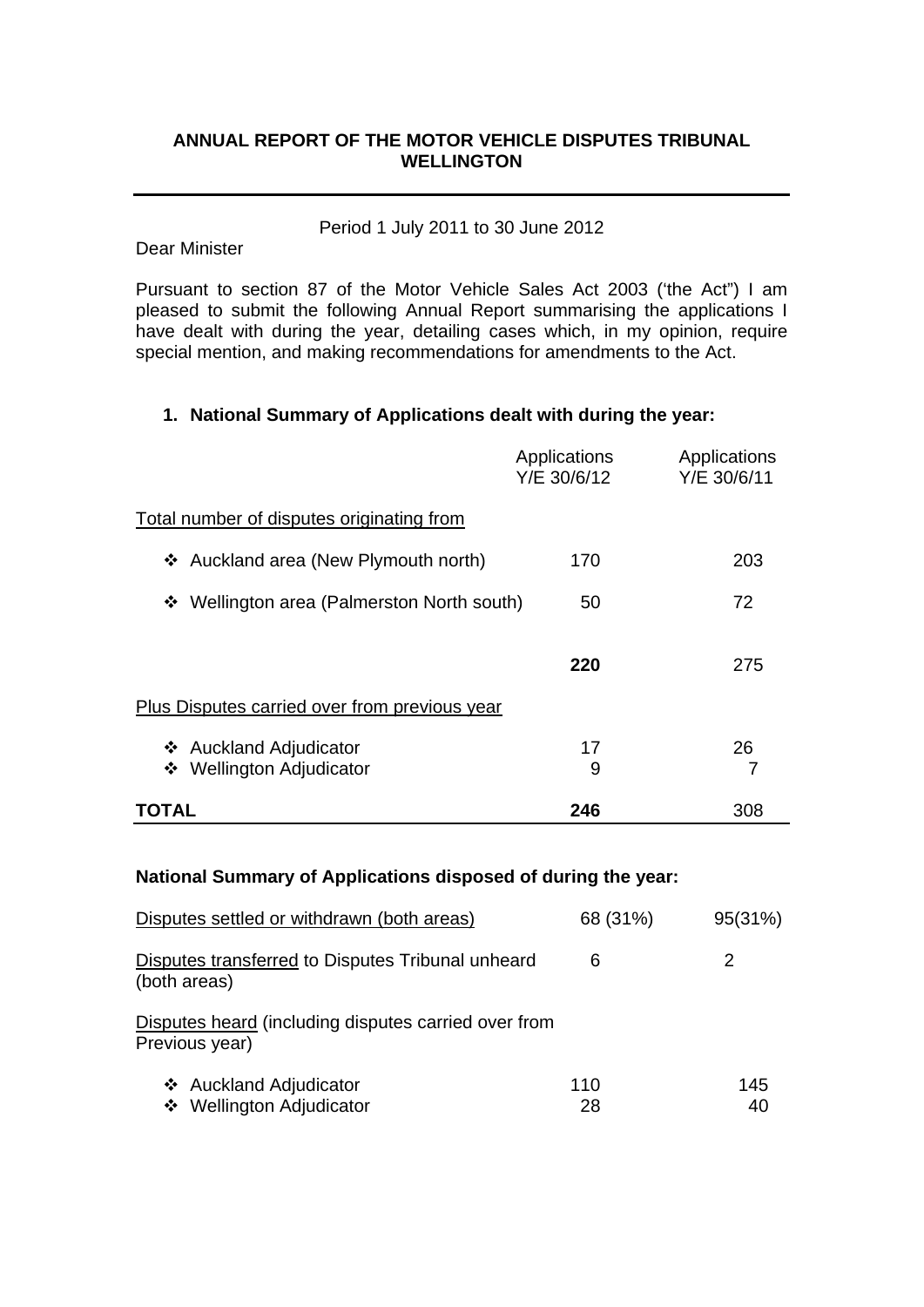| Disputes unheard as at 30 June                            |     |     |
|-----------------------------------------------------------|-----|-----|
| ❖ Auckland Adjudicator                                    | 23  | 19  |
| ❖ Wellington Adjudicator<br>*Includes 1 reserved decision | 10  |     |
| TOTAL                                                     | 245 | 308 |

# **2. Total applications outstanding as at 30 June 2012**

| Unheard and reserved decisions | 33 | 26 |
|--------------------------------|----|----|
| (both tribunals)               |    |    |

# **Wellington Tribunal Summary Adjudicator N Wills**

|                                                         | Year<br>ending<br>30/06/12 |       | Year<br>ending<br>30/06/11 |       |
|---------------------------------------------------------|----------------------------|-------|----------------------------|-------|
| Number of disputes found for Trader                     | 5                          | 17.8% | 6                          | 15%   |
| Number of disputes found for Purchaser                  | 23                         | 82.5% | 33                         | 82.5% |
| Cases dismissed/transferred for want<br>of jurisdiction |                            |       | 1                          | 2.5%  |
| <b>Total Heard and Decisions Delivered</b>              | 28                         | 100%  | 40                         | 100%  |

Of the applications received and heard 72.41% were decided on the basis of the Consumer Guarantees Act, 24.13% under the Fair Trading Act and 3.45% under the Sale of Goods Act 1908.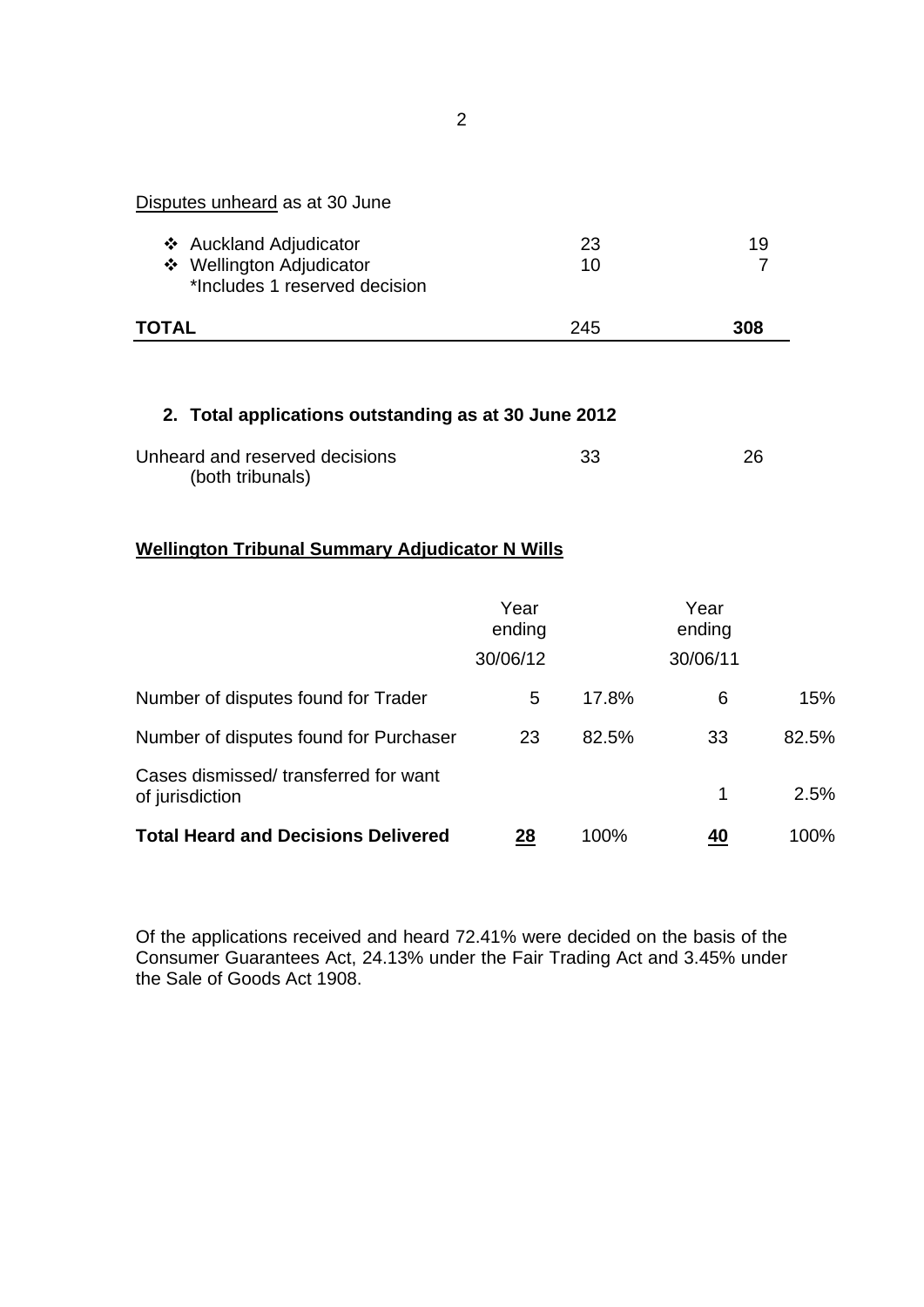#### **Location of Disputes**



### **3. Cases that in the Adjudicator's opinion require special mention:**

There are no specific cases requiring particular mention. I do however wish to note an increasing trend in the use of standard form contracts by traders that in my view include unfair terms. In common use is a small print clause acknowledging that the vehicle purchased is being purchased for business purposes and that the parties are contracting out of the Consumer Guarantees Act. In almost all cases of this kind that come before me, the purchasers have not discussed contracting out of the Act with the trader and are not aware that they have signed any rights away until there is a problem with the vehicle. Many of the small business owners I see are commercially and legally naïve.

### **4. Recommendation for amendments to the Act**

I would like to see unfair contract terms provisions included in the Consumer Law Reform package and for those provisions to be extended to include small business owners. Alternatively, section 43 of the Consumer Guarantees Act 1993 could be amended along the lines of the proposed amendment to the Fair Trading Act dealing with contracting out for parties in trade. Clause 7 of the Consumer Law Reform Bill (in particular proposed section 5D of the Fair Trading Act) provides for contracting out in certain circumstances including